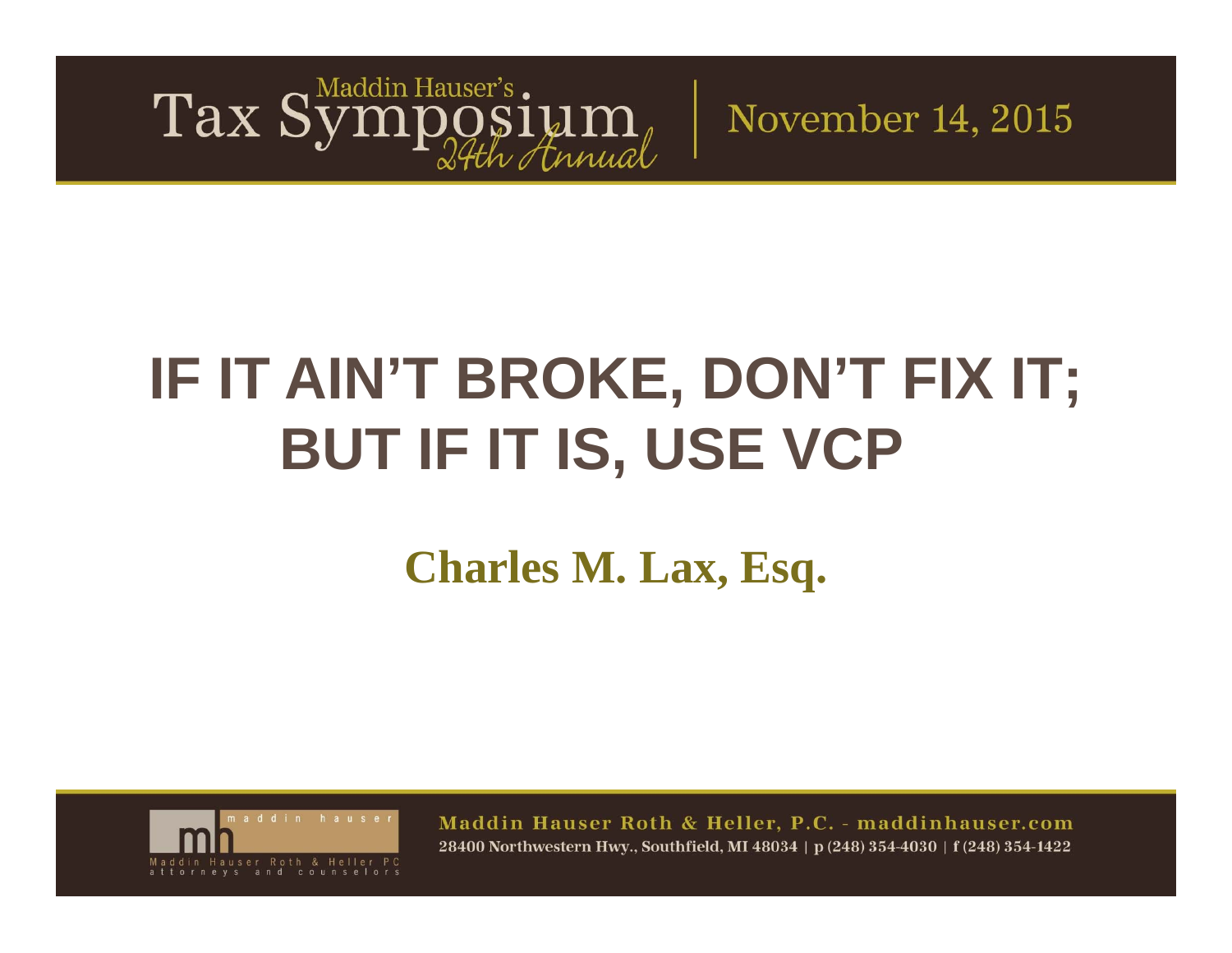#### $\text{Tax } S^1$  $\log$ s $1$ U $\rm{m_{\ell}}$

November 14, 2015

### **Employee Plans Compliance Resolution System ("EPCRS")**

- IRS program designed to save the tax qualified status of retirement plans
- Comprised of 3 component programs
	- Self-correction programs ("SCP")
	- Voluntary Correction Program ("VCP")
	- Audit Closing Agreement Program ("CAP")



**2**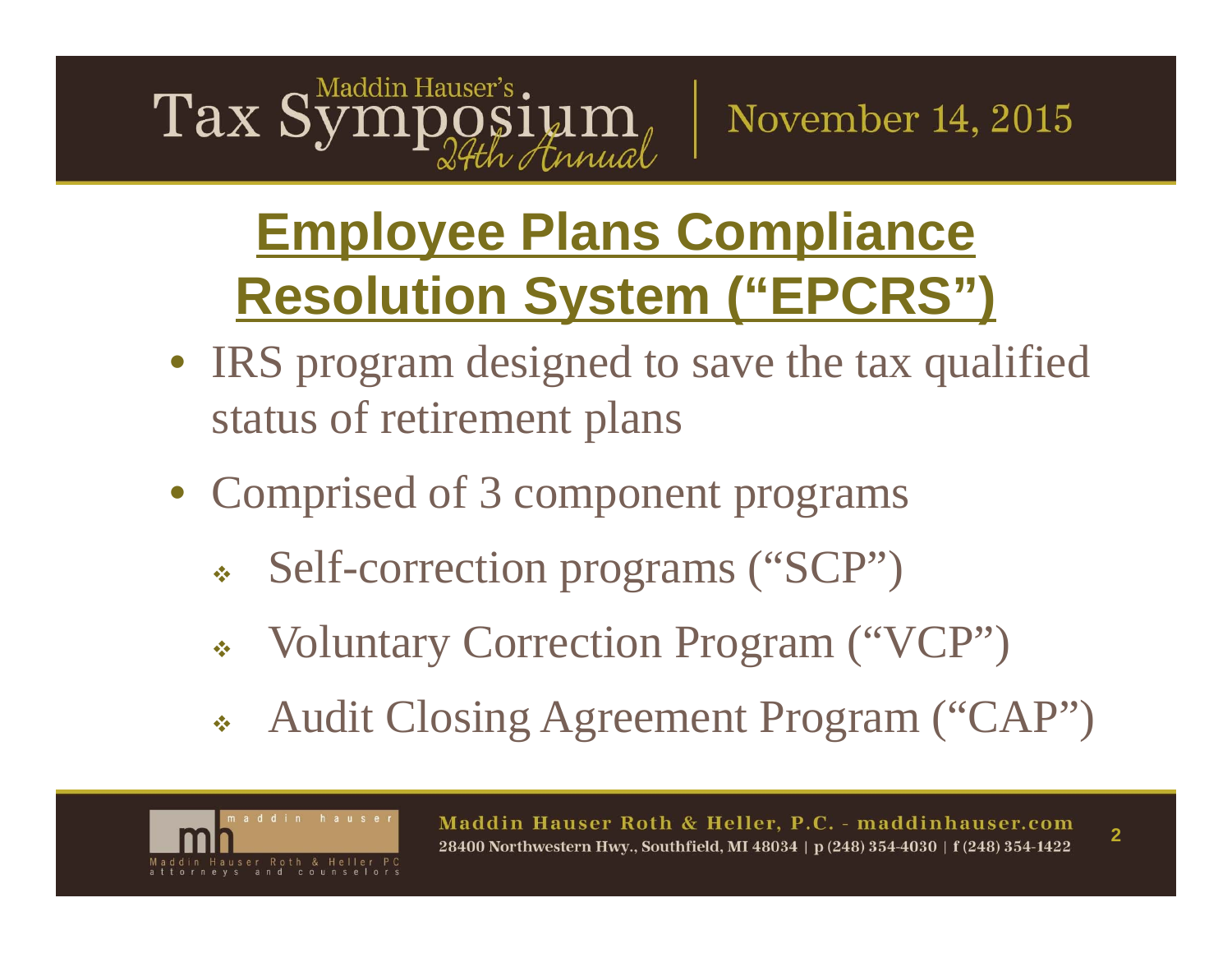# Tax Symposium

#### November 14, 2015

### **General Correction Principles Under EPCRS**

- Full correction is required for all participants for all years (whether closed or not)
- Participants should be restored to the position they would have been if a failure did not occur
- Plan assets should remain in the plan if possible

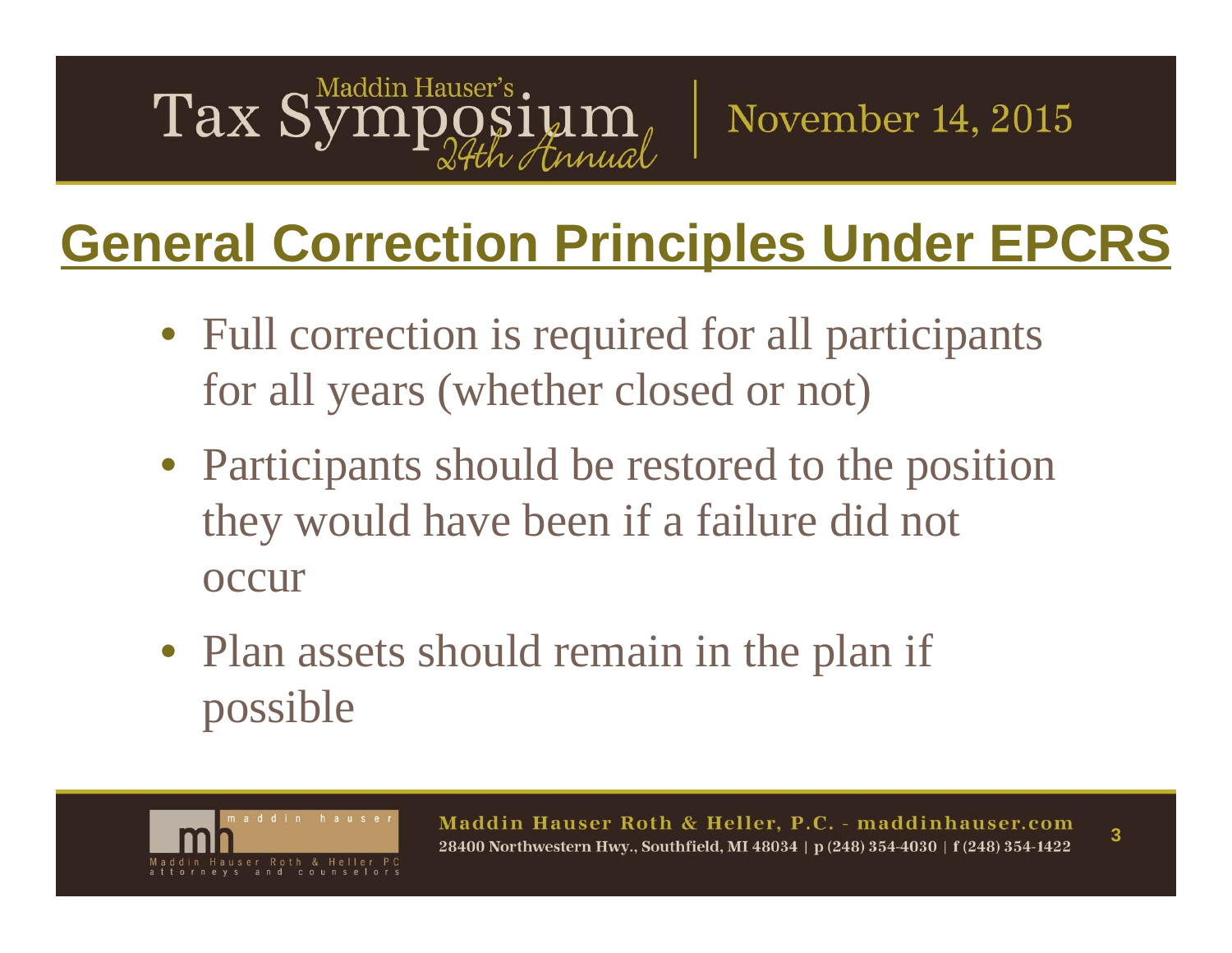#### Tax Symposi  $\log$ siyi $\mathrm{m}_{\ell}$

### **General Correction Principles Under EPCRS**

- The correction should not violate another provision of the Code
- Where possible correction should be made by providing additional benefits to non-highly compensated employees



Maddin Hauser Roth & Heller, P.C. - maddinhauser.com 28400 Northwestern Hwy., Southfield, MI 48034 | p (248) 354-4030 | f (248) 354-1422

November 14, 2015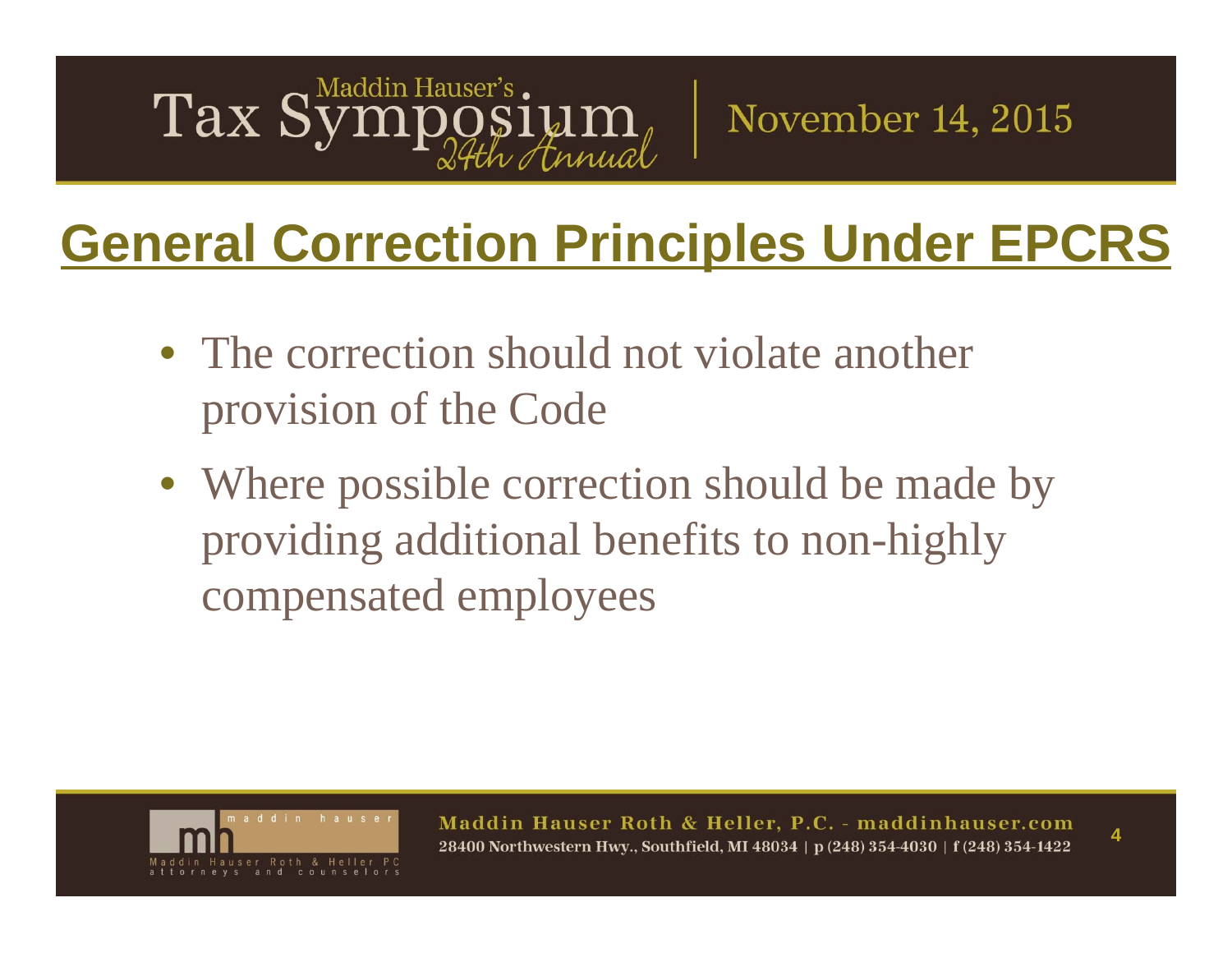#### Tax S Annual

November 14, 2015

# **Eligibility for SCP**

- Generally limited to operational issues and not the failure to timely amend plans
- Correction must be made either:
	- Within two years after the end of the plan year in which the failure occurred
	- At any time for "insignificant" failures

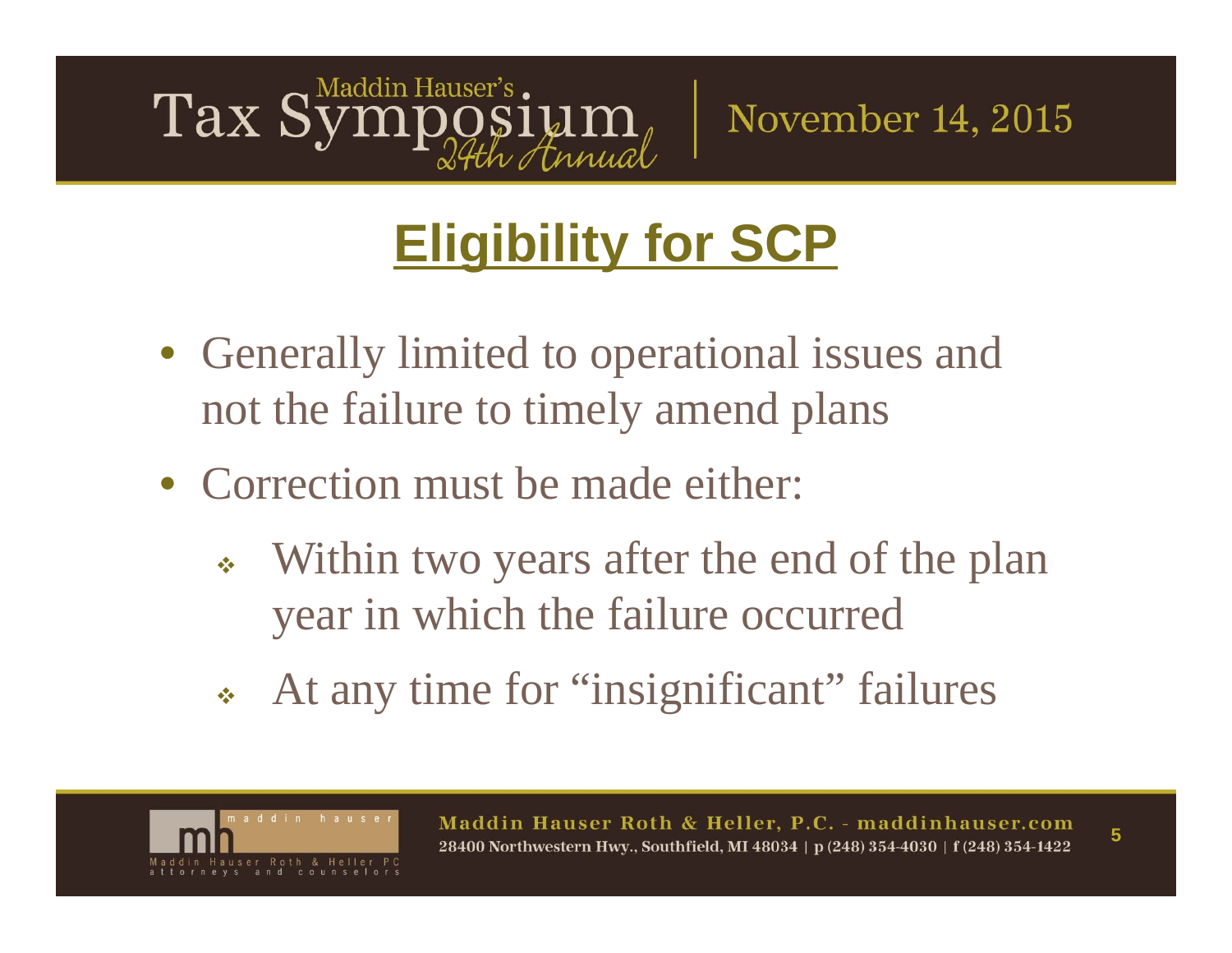#### Tax S Finnyal

November 14, 2015

# **Eligibility for SCP**

- Factors considered in determining whether failures were insignificant
	- $\frac{1}{2}$ Percentage of plan's assets involved
	- $\frac{\partial}{\partial x^i}$ The number of years the failure occurred
	- $\frac{\partial}{\partial x^i}$  The percentage of participants affected by the failure

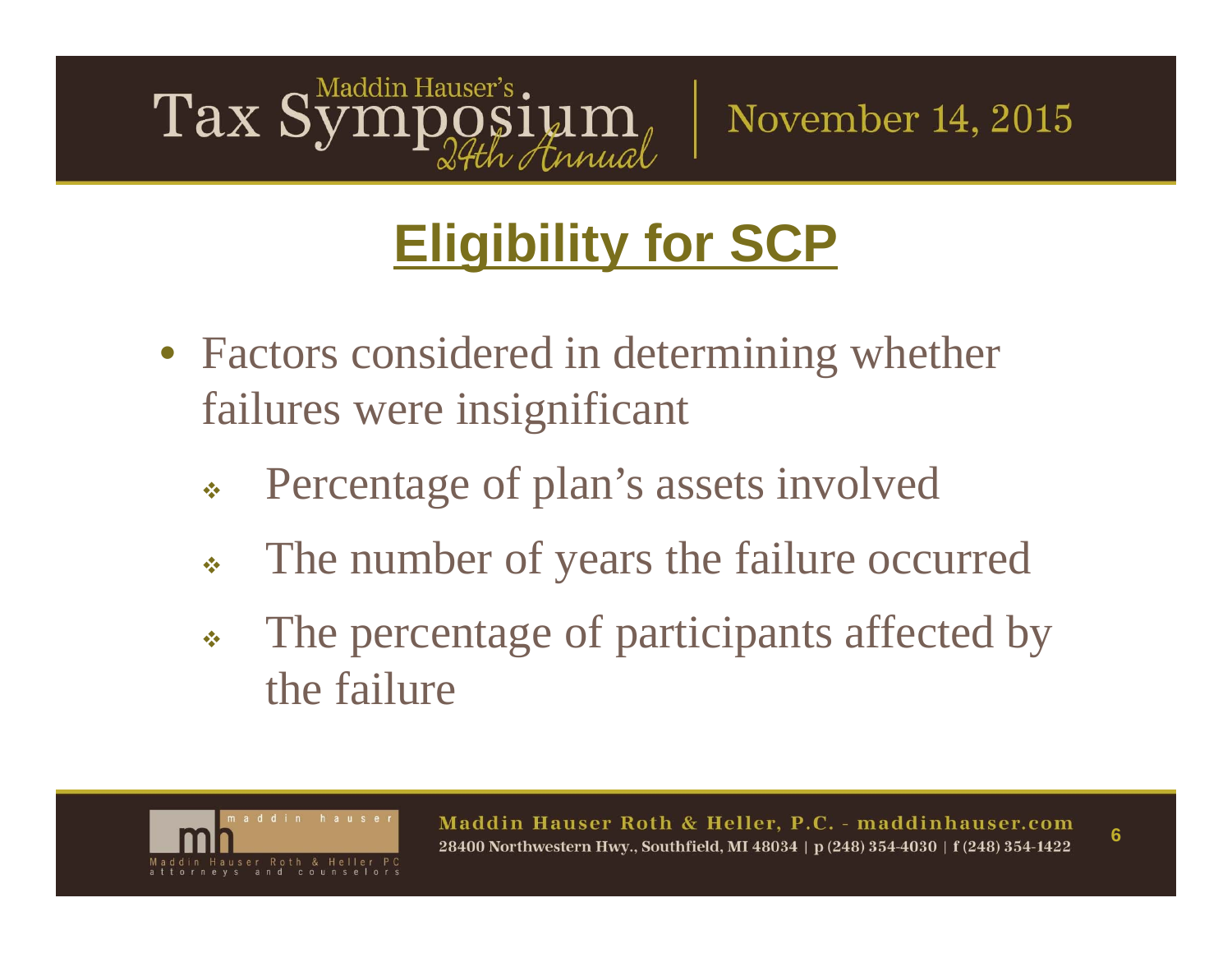#### Tax  $S_1^r$ ium

November 14, 2015

### **Eligibility for SCP**

- Ŵ The reason for the failure (i.e. minor arithmetic error)
- $\frac{1}{2}$  If multiple errors occurred the significance of all error in the aggregate
- Correction must be made before the plan is under audit
	- Available even during a general income tax audit or DOL audit



**7**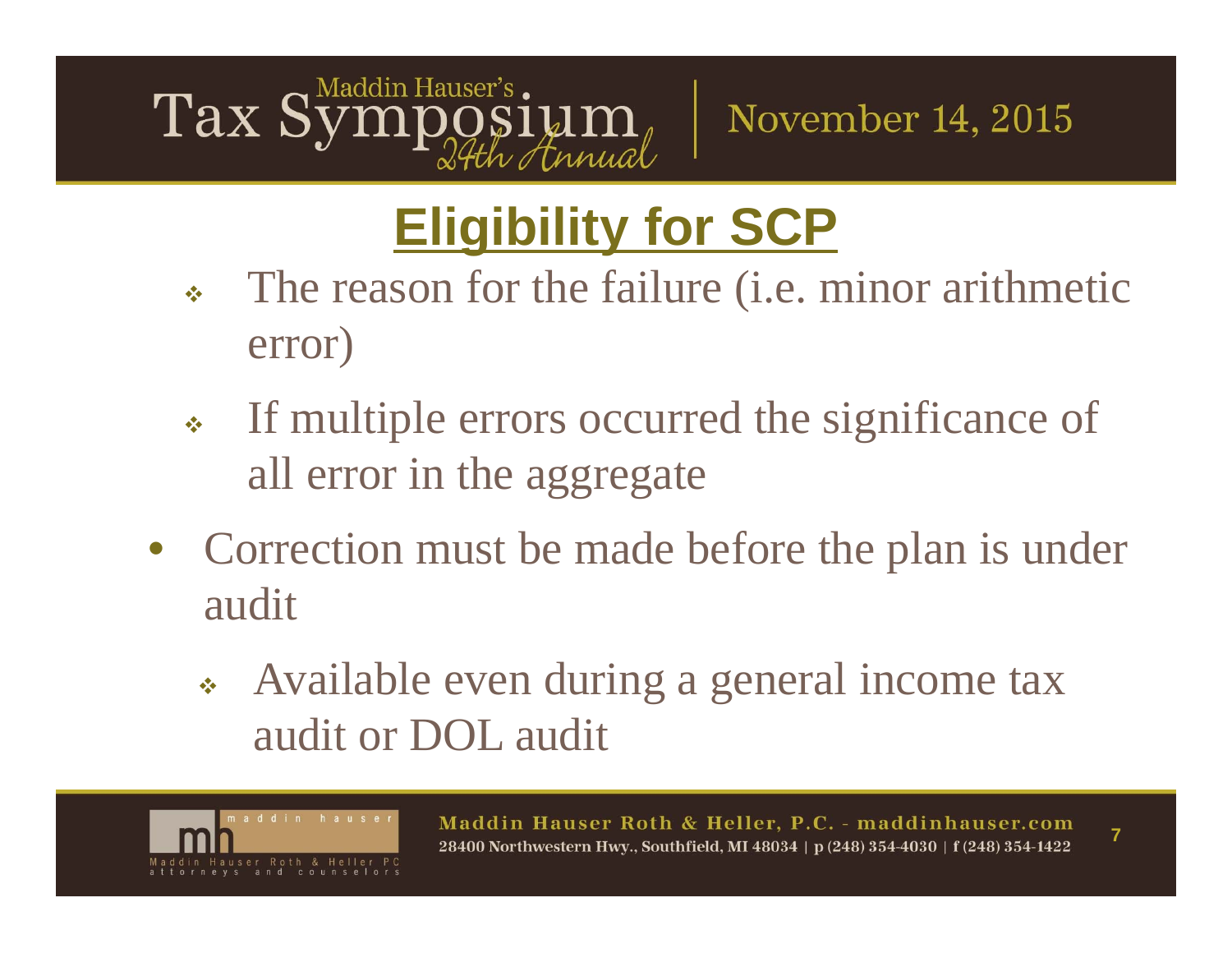# Maddin Hauser's.<br>SYMPOSIUM  $\text{Tax } \text{S}^{\text{r}}$

November 14, 2015

### **Key Elements of VCP**

- Only available before the plan or sponsor is under IRS audit
- Plan sponsor files an application with the IRS
	- Describes all failures for all years and all participants
	- Describes administrative changes to assure the failure will not occur in the future
	- $\frac{1}{2}$ Describes the proposed correction method

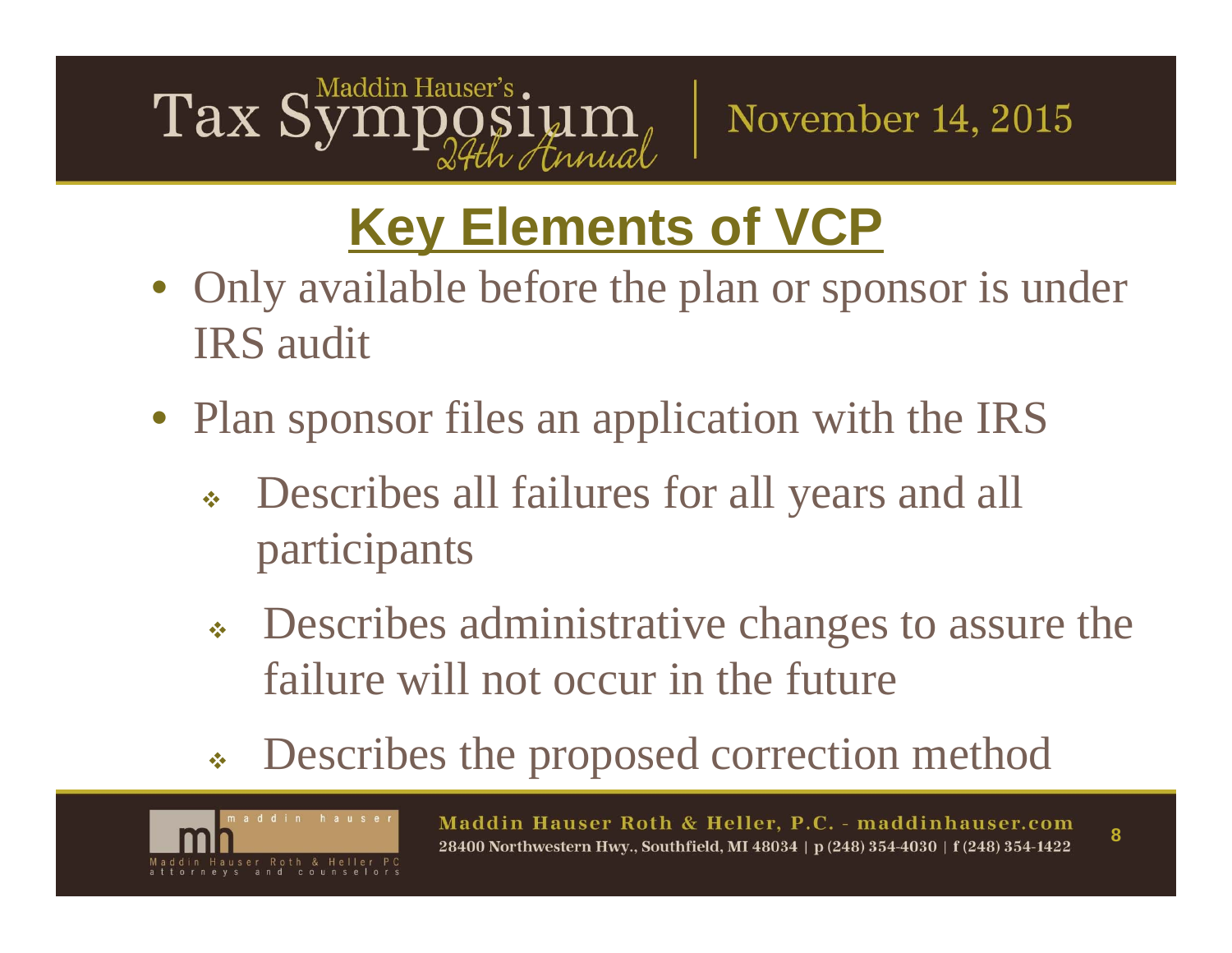#### Tax S SIUM

November 14, 2015

### **Key Elements of VCP**

- $\bullet$  Plan must pay a compliance fee
	- Starts at \$750 for plans under 20 participants
	- Increases to \$25,000 for plans with over 10,000 participants
	- Reduced fees are available for plan amendment failures, missed RMDs and plan loan failures

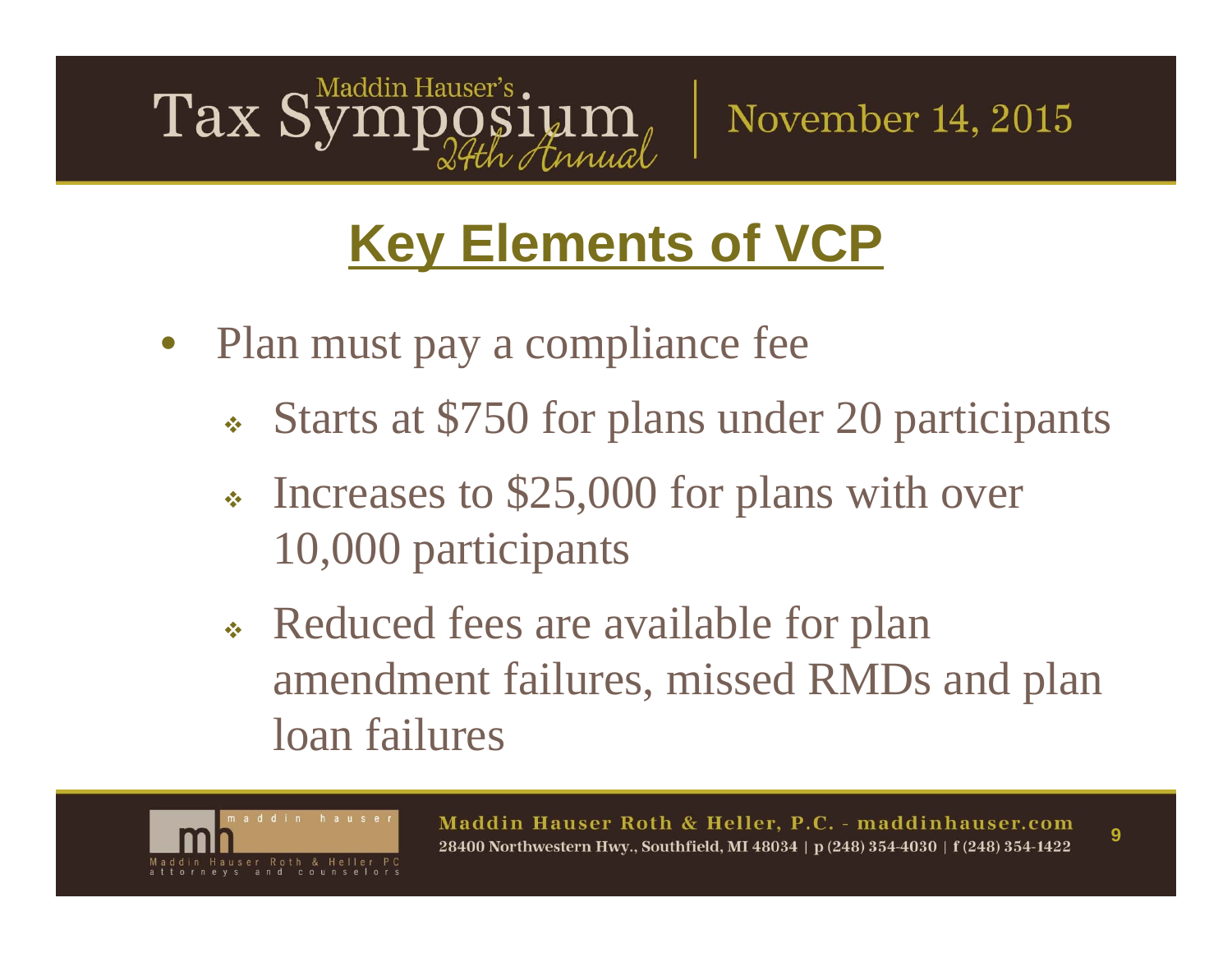

November 14, 2015

### **How VCP Has Evolved Over the Years**

- More plans covered including:
	- $\frac{1}{2}$ **SEPs**
	- 豪 SIMPLEs
	- 豪 403(b) Plans

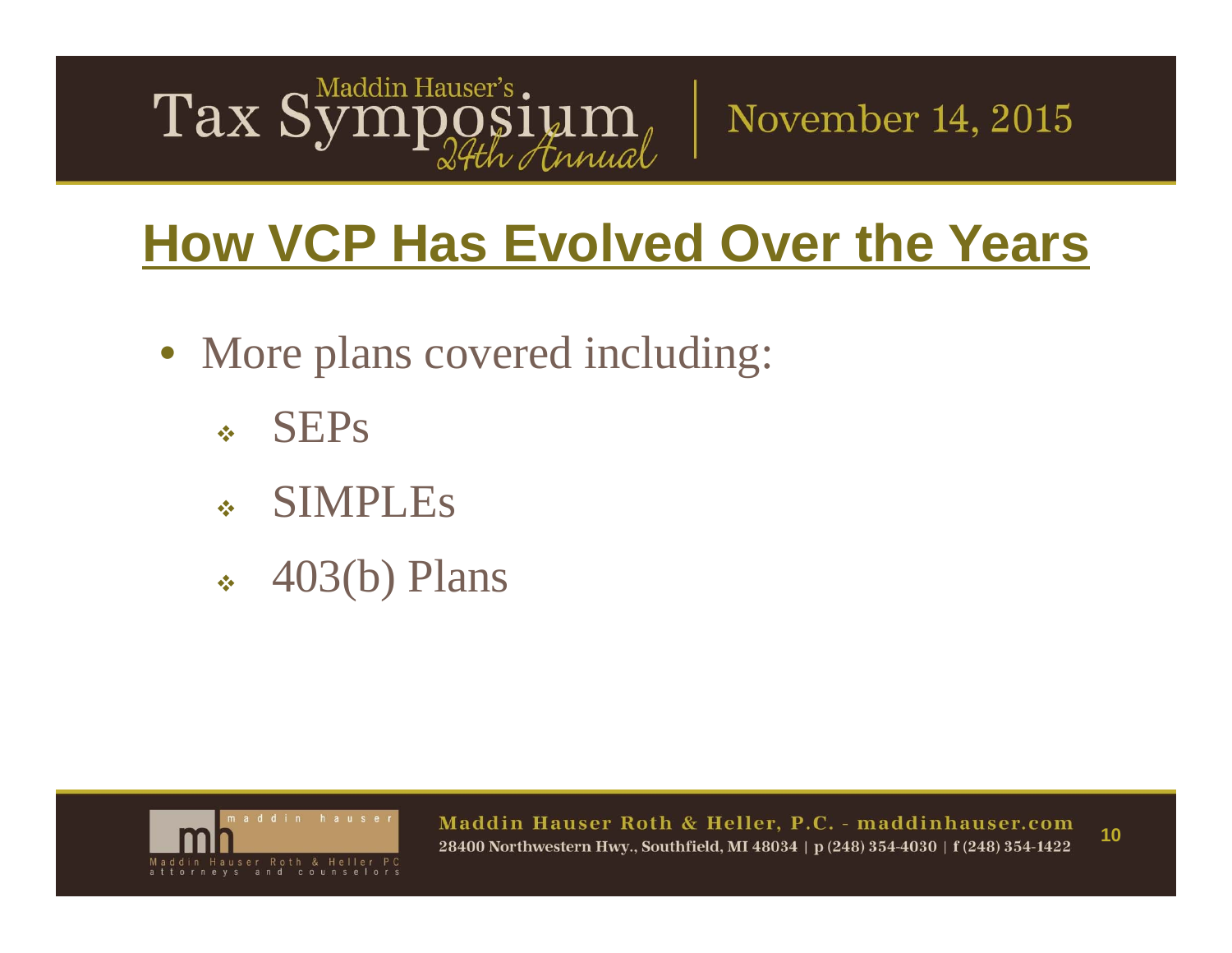#### $\text{Tax } \text{S}^1$ IJIM<br>*Funual*

November 14, 2015

### **How VCP Has Evolved Over the Years**

- Process "Streamlined" for More Failures
	- Expanded the situations where the streamlined procedures are available
	- Now includes certain participant loans, RMD failures and the failure to distribute excess deferrals timely

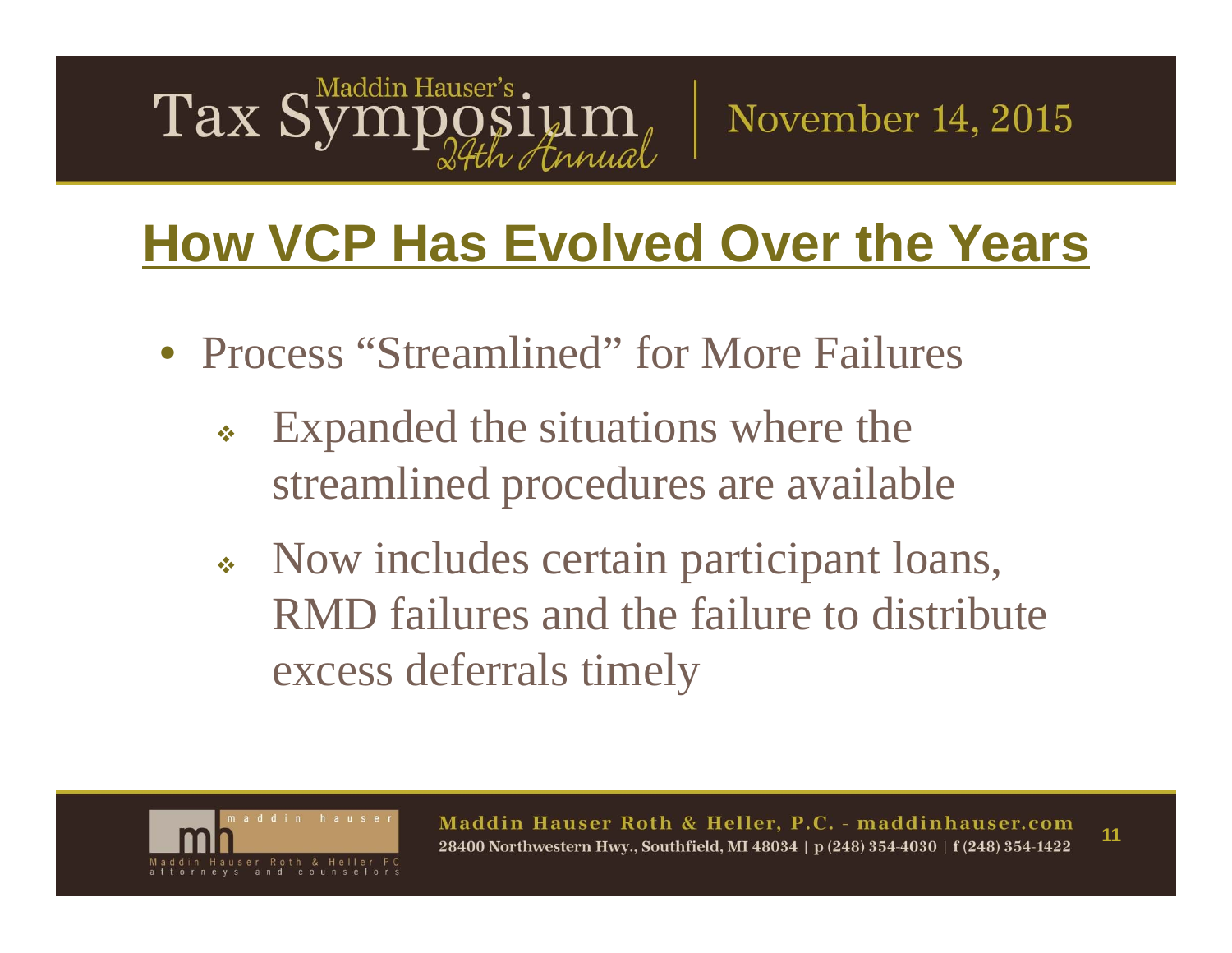#### Tax Syn  $\lim_{t\to t}$

November 14, 2015

### **How VCP Has Evolved Over the Years**

- Reduced Fees
	- Ŵ \$250 for SEPS or SIMPLE IRAs
	- $\frac{1}{2}$ \$375 for the failure to timely adopt a required interim amendment
	- Plan loan failures start at \$300 for plans with 13 or fewer participants

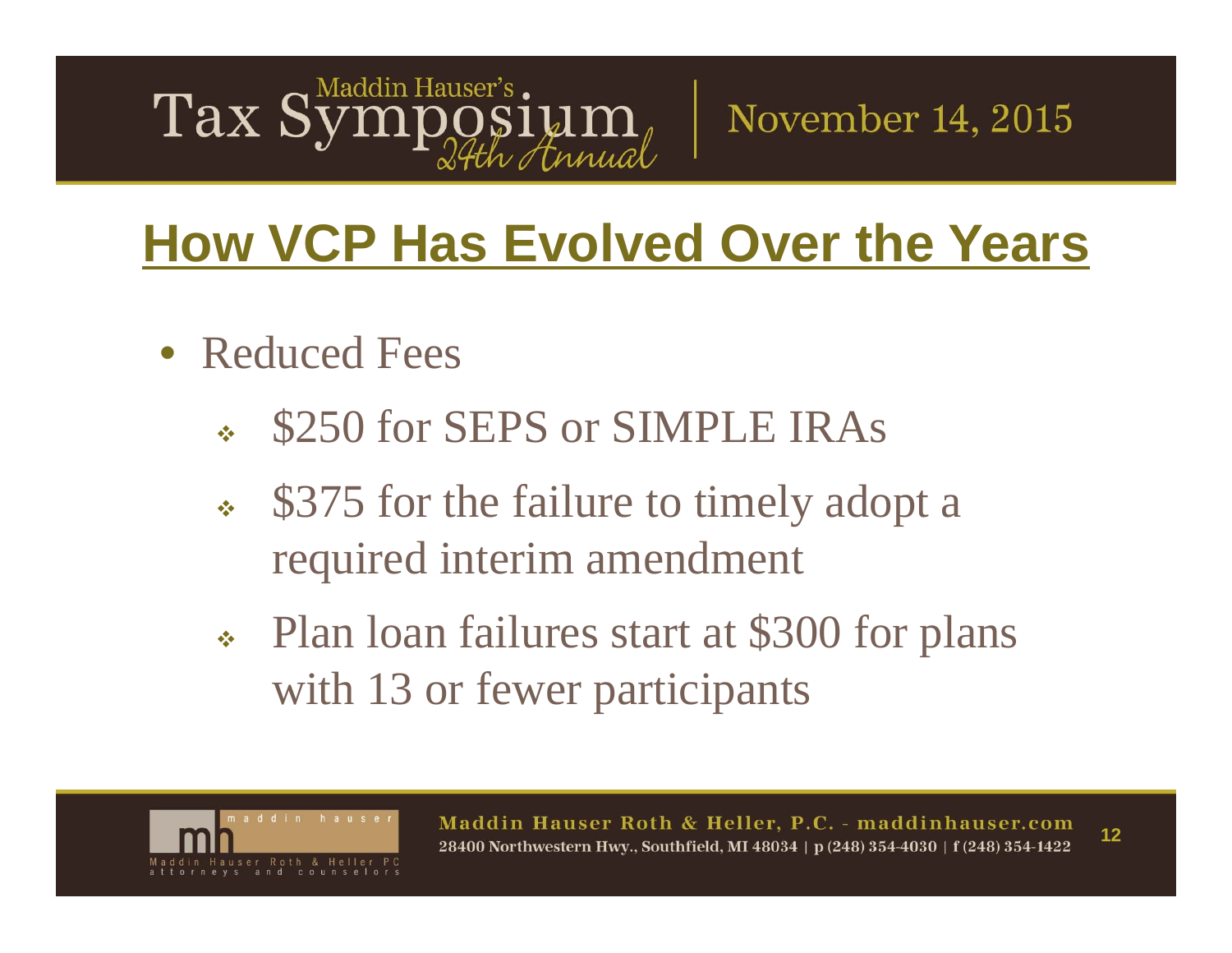#### Tax  $S_{y}^{M}$  $\log$ s $\lim_{\mathcal{A}\text{-}\ell\mathcal{A}}$

November 14, 2015

### **How VCP Has Evolved Over the Years**

 $\frac{1}{2}$  For plans where there are RMD failures, the fee starts at \$500 if there are 150 less affected participants

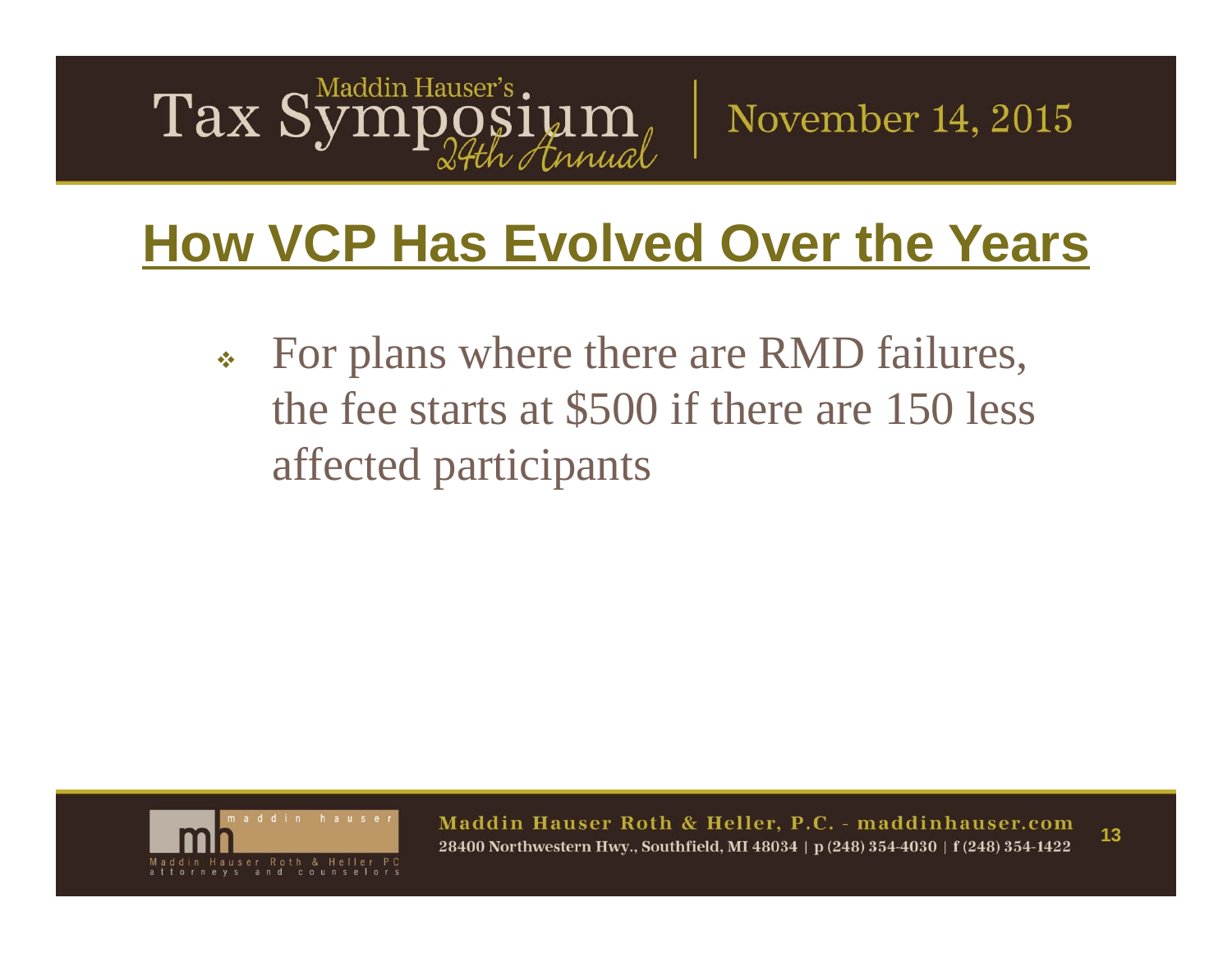#### Tax S Annual

November 14, 2015

### **Correction Examples**

• Defaulted Plan Loan

Joe borrows \$50,000 from his plan in January of 2015 to be repaid in 60 monthly installments. Joe becomes disabled in May of 2015, goes out on a leave and payments stop. The plan accountant in February 2016 in his year end work, identifies the default

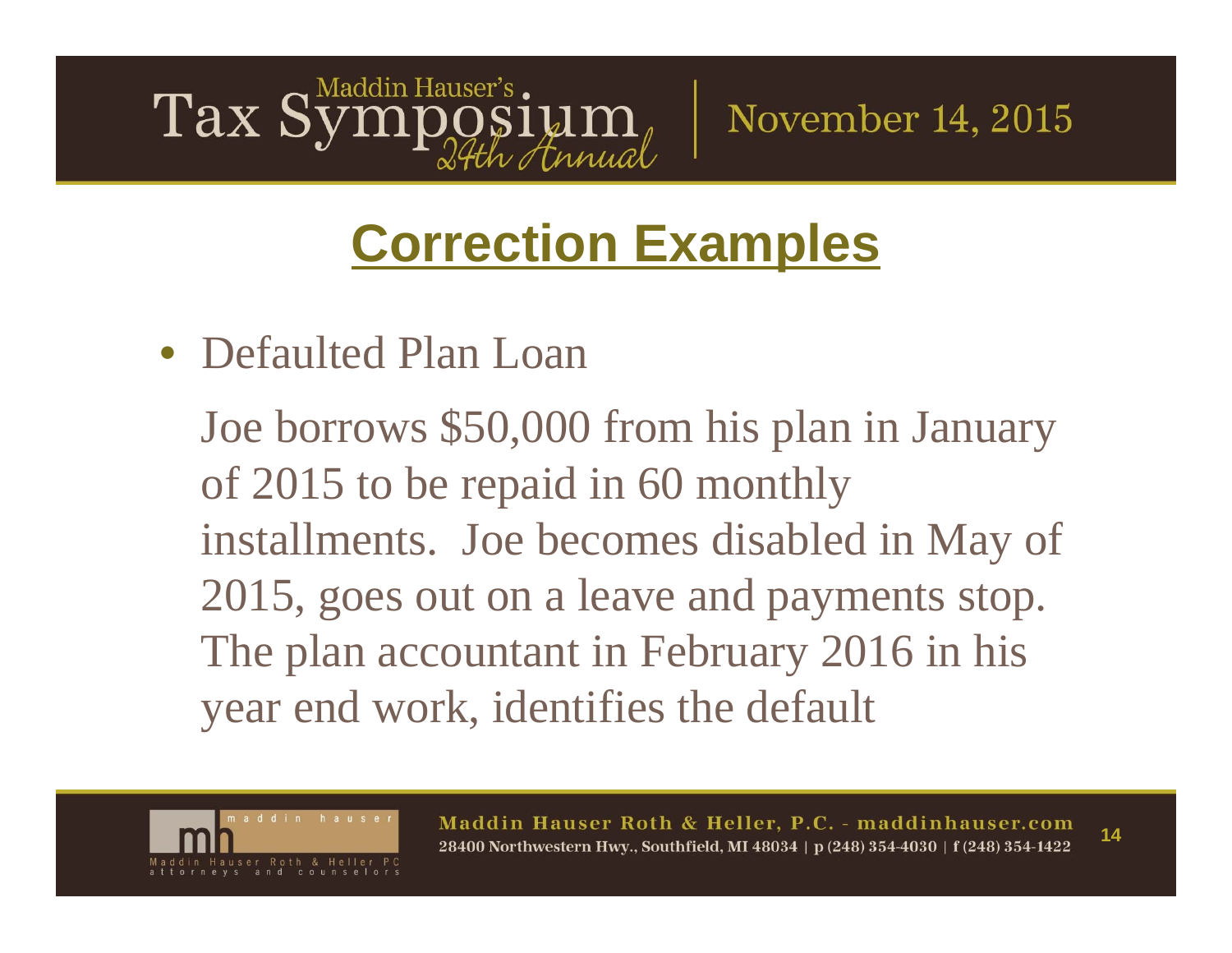#### Tax S Finnich

November 14, 2015

### **Correction Examples**

- $\frac{1}{2}$  General rule is that a 1099 must be issued to Joe for 2015 for the balance owing
- $\frac{1}{2}$  VCP (but not SCP) allows for correction by either:
	- $\blacktriangleright$  Joe making a lump sum payment bringing the balance current

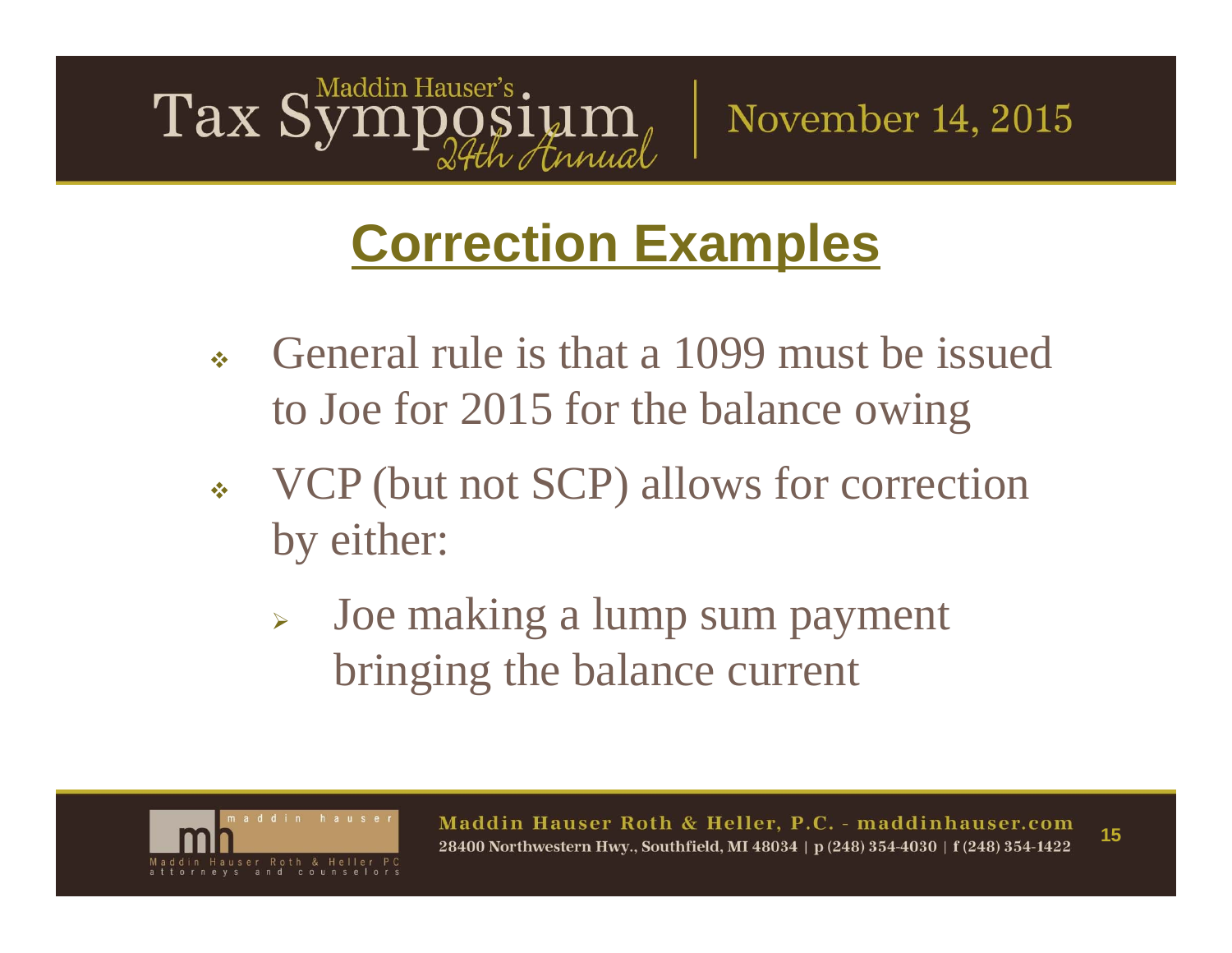#### $\text{Tax } S^1$ 24th Annual

November 14, 2015

### **Correction Examples**

 $\blacktriangleright$  Joe re-amortizing the balance including accrued interest over remaining loan term (February of 2016 through January of 2020).

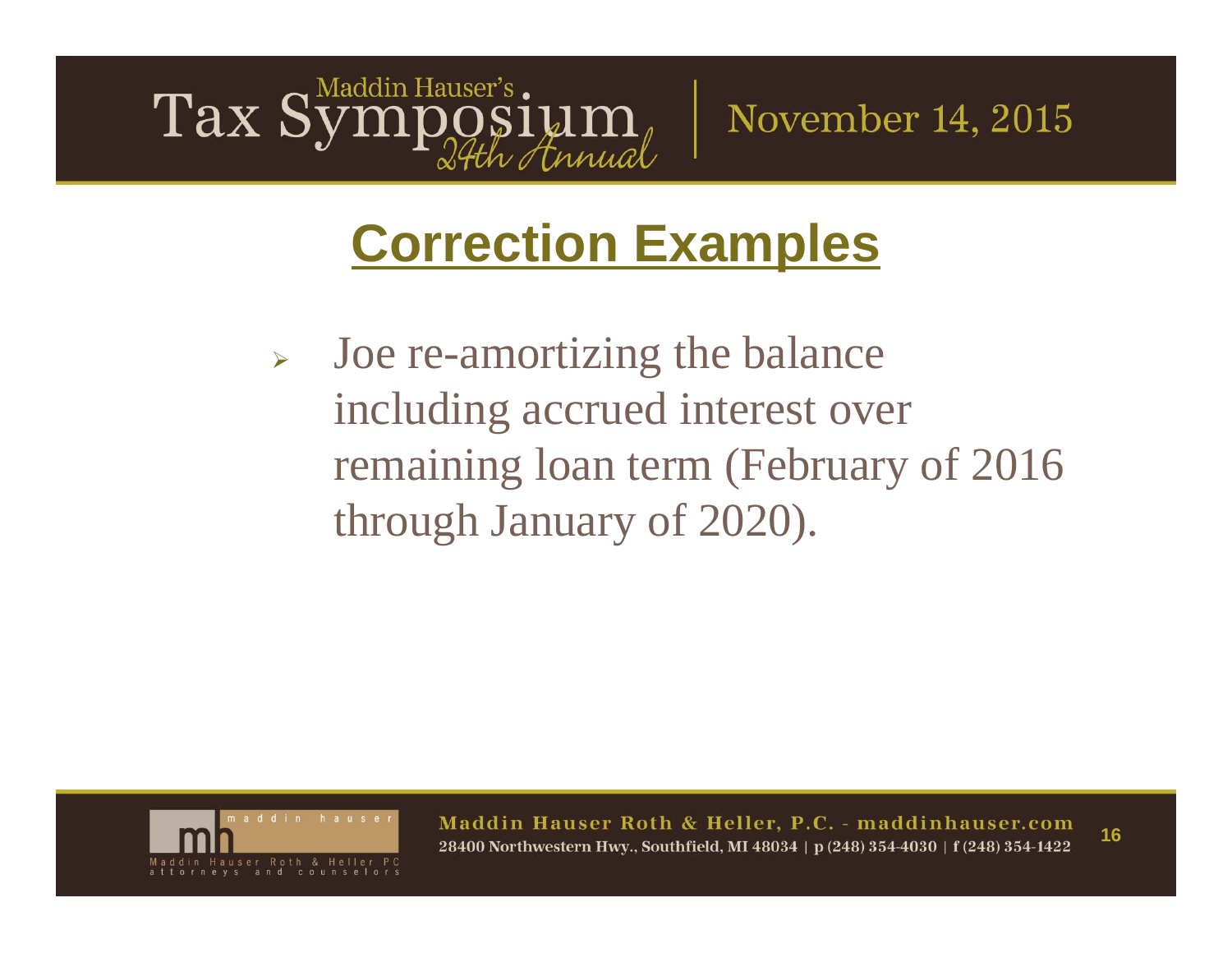#### Tax S Finnich

November 14, 2015

### **Correction Examples**

• Elective Deferral Failures

Because of a failure of internal procedures, the Acme, Inc. 401k Plan fails to notify Harry that he is eligible to begin elective deferrals on January 1, 2015. Later in the year its determined that a mistake was made. What is required for correction:

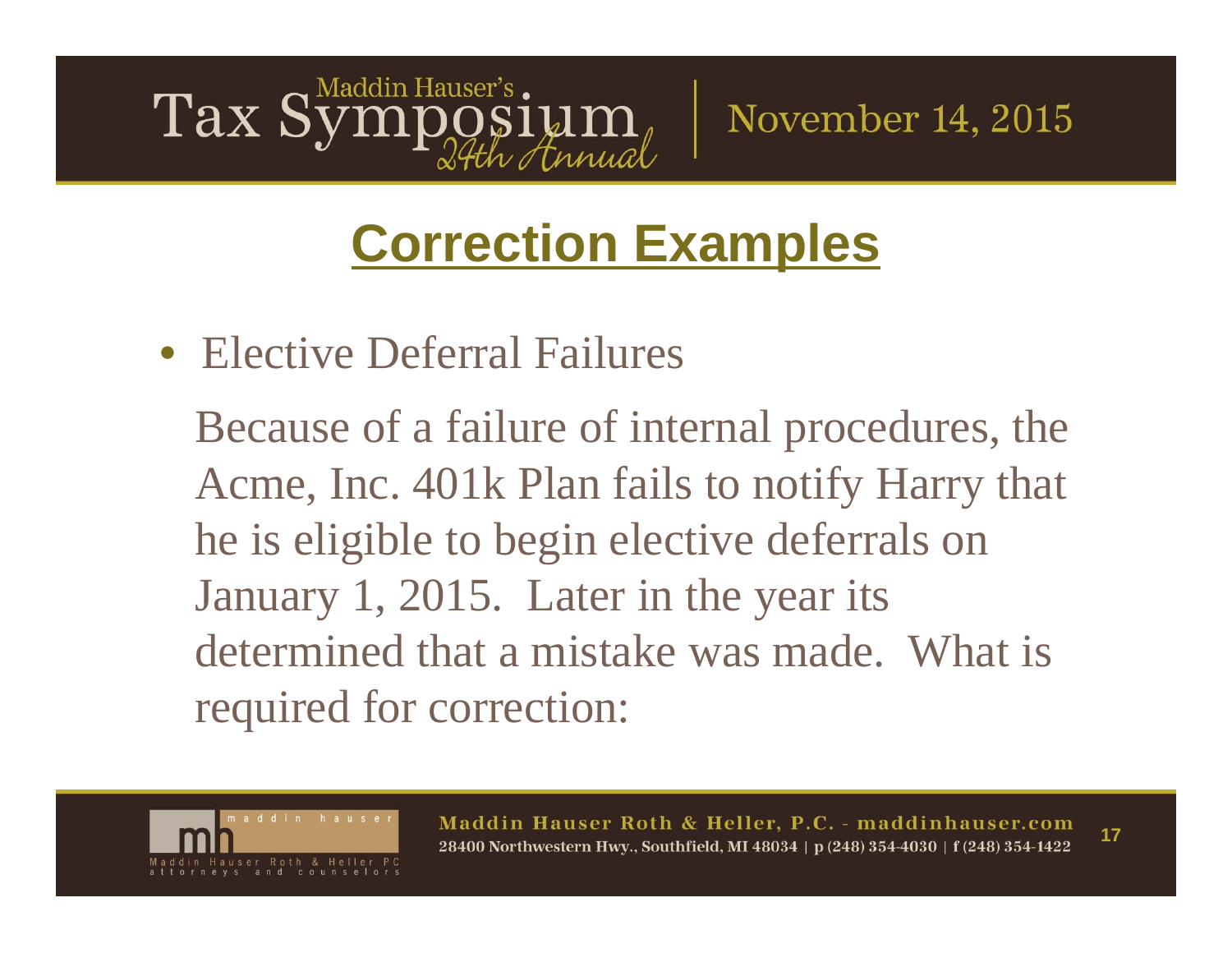#### Tax  $S_{y}^{m}$  $\log$ iy $\mathrm{Im}_\ell$

November 14, 2015

### **Correction Examples**

- 参 The correction is determined under one of the following:
	- $\blacktriangleright$  If correction occurs within 3 months of when Harry was first eligible – no correction is necessary

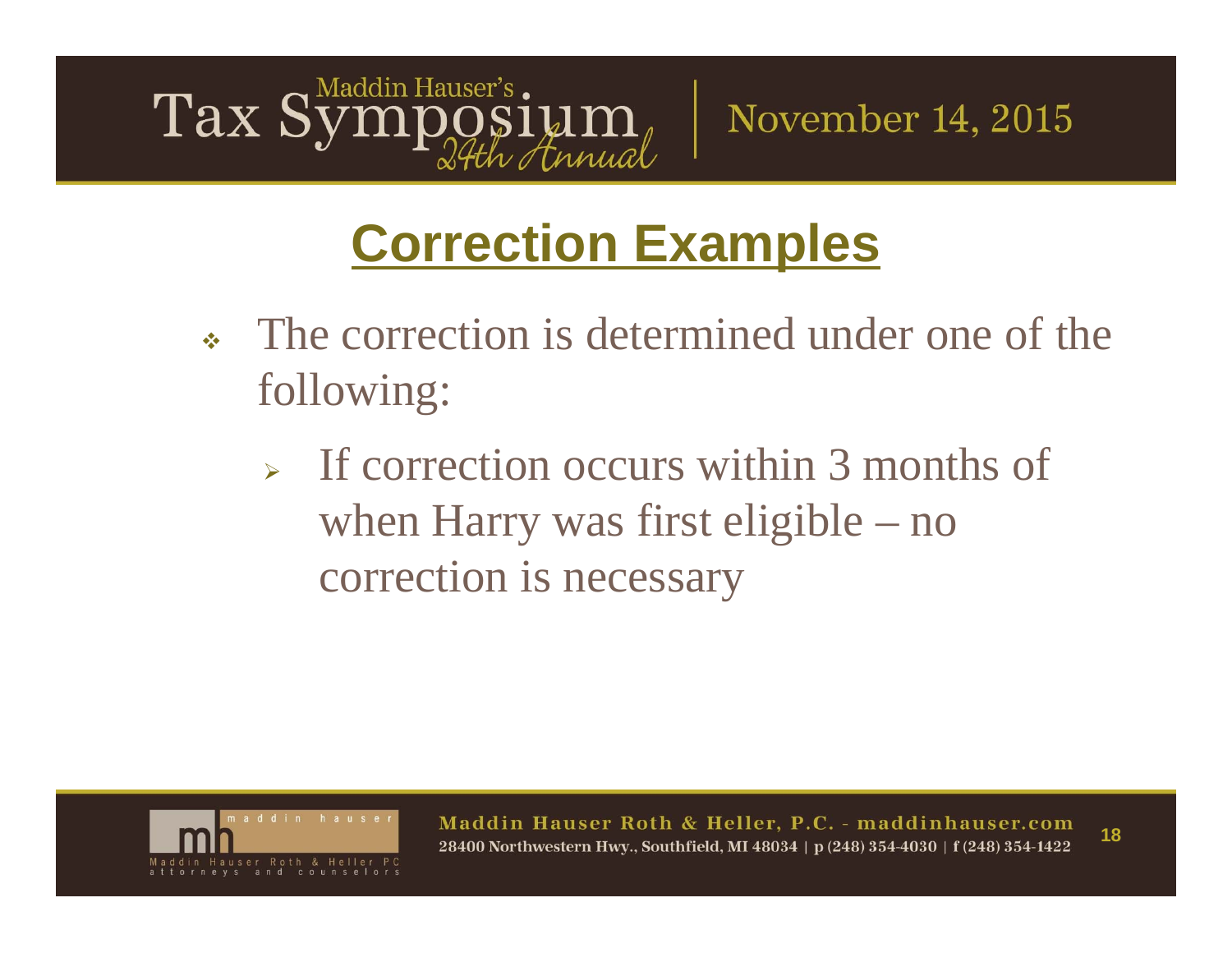#### **Tax S** Finnual

November 14, 2015

### **Correction Examples**

 $\blacktriangle$  If correction occurs before the end of the second plan year following the year of the failure (December 31, 2017), the employer must make a corrective contribution equal to 25% of the lost opportunity plus 100% of the lost match and lost earnings

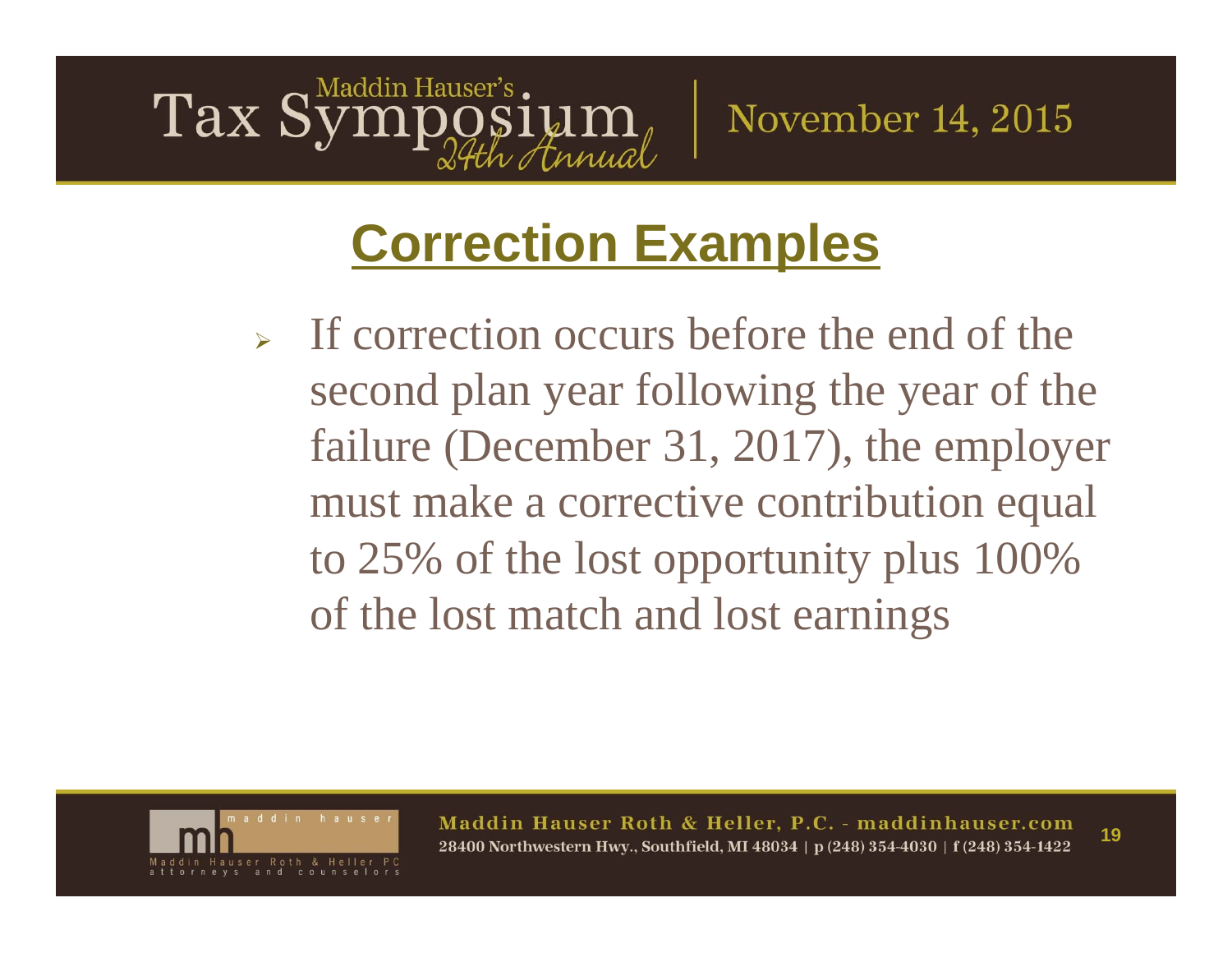#### Tax S Finnich

November 14, 2015

### **Correction Examples**

- If correction occurs after December 31, 2017 the corrective contribution increases to 50%
- > The missed opportunity would be calculated based on the average deferral percentage for that class of employee (HCE or NHCE)

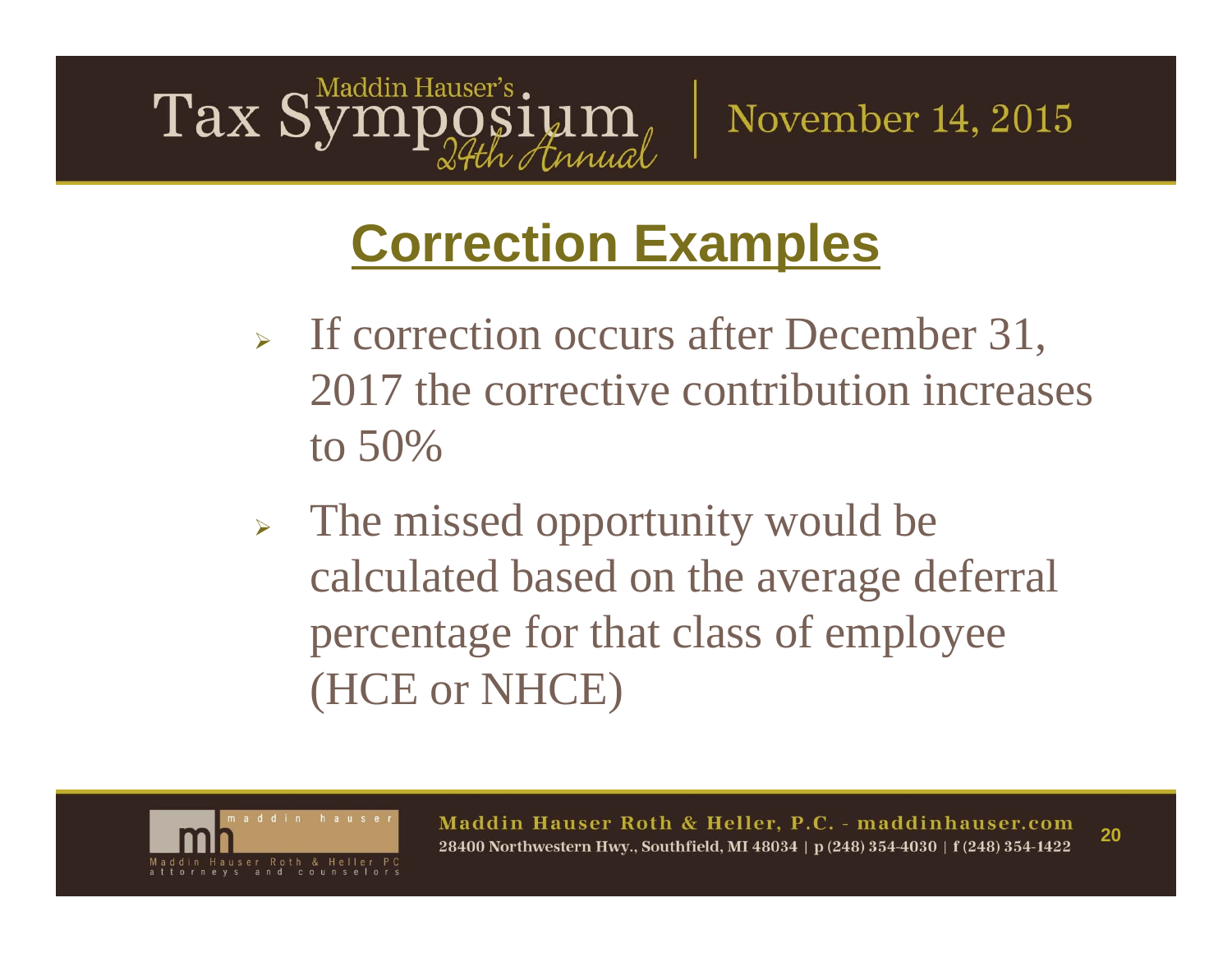#### Tax S Finnual

November 14, 2015

### **Correction Examples**

 $\bullet$ Failed ADP Test

> ABC, Inc. maintains a calendar year 401k plan. For the year 2015 it fails to pass the ADP test. However, due to internal problems it fails to transmit data to its TPA. Sometime after December 31, 2016, information is provided to its TPA and they determine that the plan failed ADP for 2015. Because correction of the ADP failure will occur, more than 12 months after the end of the plan year, a plan "failure" occurred. How can it be corrected?

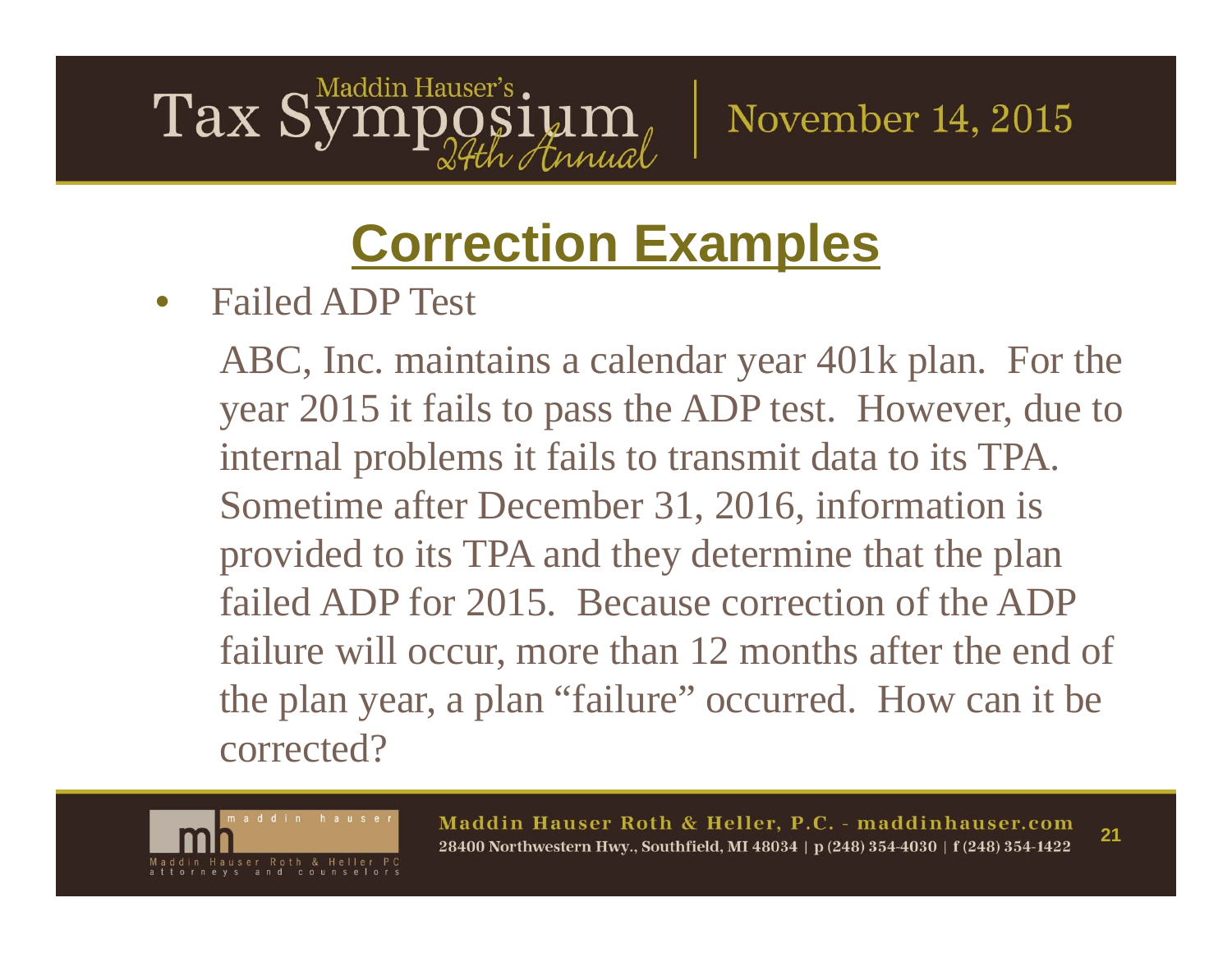#### Tax S Annual

November 14, 2015

### **Correction Examples**

- $\frac{1}{2}$ It may be corrected with SCP if the correction occurred no later than December 31, 2018 (the two year rule) or the failure was insignificant. Thereafter, it must be corrected under VCP
- $\frac{1}{2}$  One option the plan has to collect is to make a Qualified Non-Elective contribution for NHCEs at a level sufficient to pass the ADP test.